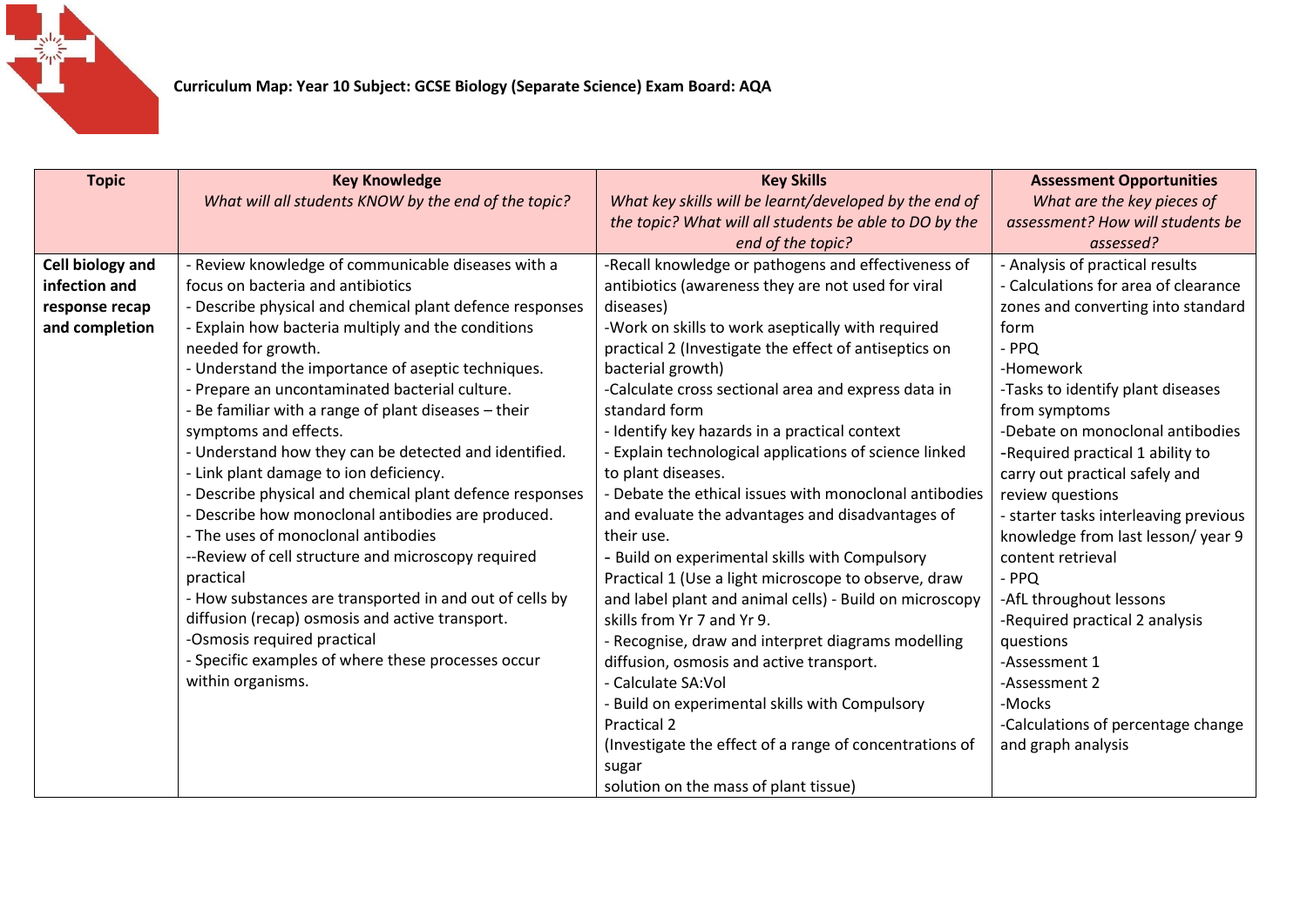## **Curriculum Map: Year 10 Subject: GCSE Biology (Separate Science) Exam Board: AQA**

|                                      |                                                                                                                                                                                                                                                                                                                                                                                                                                                                                                                                                                                                                      | - Recognise and use expressions in decimal form.<br>- Calculate percentage change<br>- Plot, draw and interpret appropriate graphs on<br>osmosis                                                                                                                                                                                                                                                                                                                                                                                                                     |                                                                                                                                                                                                                                                                                                                                                                           |
|--------------------------------------|----------------------------------------------------------------------------------------------------------------------------------------------------------------------------------------------------------------------------------------------------------------------------------------------------------------------------------------------------------------------------------------------------------------------------------------------------------------------------------------------------------------------------------------------------------------------------------------------------------------------|----------------------------------------------------------------------------------------------------------------------------------------------------------------------------------------------------------------------------------------------------------------------------------------------------------------------------------------------------------------------------------------------------------------------------------------------------------------------------------------------------------------------------------------------------------------------|---------------------------------------------------------------------------------------------------------------------------------------------------------------------------------------------------------------------------------------------------------------------------------------------------------------------------------------------------------------------------|
| <b>Bioenergetics</b>                 | - Photosynthesis - chemical equation, knowledge of<br>reactants and products.<br>- Limiting factors of photosynthesis<br><b>Experimental evidence of photosynthesis</b><br>- Apply knowledge to growing plants in greenhouses.<br>- Use of glucose by plants<br>- Respiration - chemical equation, knowledge of<br>reactants<br>and products.<br>- Process and site of aerobic respiration<br>- Uses of energy<br>- Process of anaerobic respiration in animal cells, yeast<br>and plant cells.<br>- Compare aerobic and anaerobic respiration.<br>Effects of exercise on the body<br>- What is meant by 'metabolism | -Build on experimental skills with Compulsory<br>Practical 5 (Effect of light intensity on the rate of<br>photosynthesis)<br>-Plan an experiment from a list of equipment<br>-Measure and calculate rate using appropriate<br>apparatus and technique.<br>-Extract and interpret graphs<br>-Continue to develop graph drawing skills.<br>Understand and use inverse proportion.<br>-Continue to develop ability to analyse and evaluate<br>data.<br>-Interpret data on heart rate, breathing rate and<br>changes because of exercise and the rate of<br>respiration. | -Homework<br>-Accurate results collected from<br>photosynthesis required practical<br>-Quizzes<br>-PPQ<br>-Review of practical looking into<br>the changes experienced from<br>anaerobic respiration<br>-Evaluation question (6 marks) to<br>describe and explain changes<br>observed by the body after<br>exercise<br>-AfL throughout lessons<br>-Assessment 2<br>-Mocks |
| Organisation<br>topic to<br>complete | -Recap what an enzyme is and the uses of enzymes in<br>digestion<br>-Required practical looking into the effect of pH on an<br>enzyme controlled reaction<br>-Food tests required practical<br>-Summary and revision of Paper 1 material                                                                                                                                                                                                                                                                                                                                                                             | - Use models to demonstrate enzyme activity and<br>specificity<br>- Develop practical skills for enzymes required<br>practical (Investigate the effect of pH on the rate of<br>reaction of amylase)<br>- Practice experimental skills with Required Practical 3<br>(Use qualitative reagents to test for a range of<br>carbohydrates, lipids and proteins)                                                                                                                                                                                                           | -Data collection for required<br>practical 4 for pH effect on<br>enzymes<br>- Demonstration of collecting<br>accurate results from food test<br>required practical and ability to<br>interpret these correctly<br>-Required practical review and<br>evaluation questions<br>- PPQ for Paper 1<br>-Assessment 2<br>-Mocks                                                  |